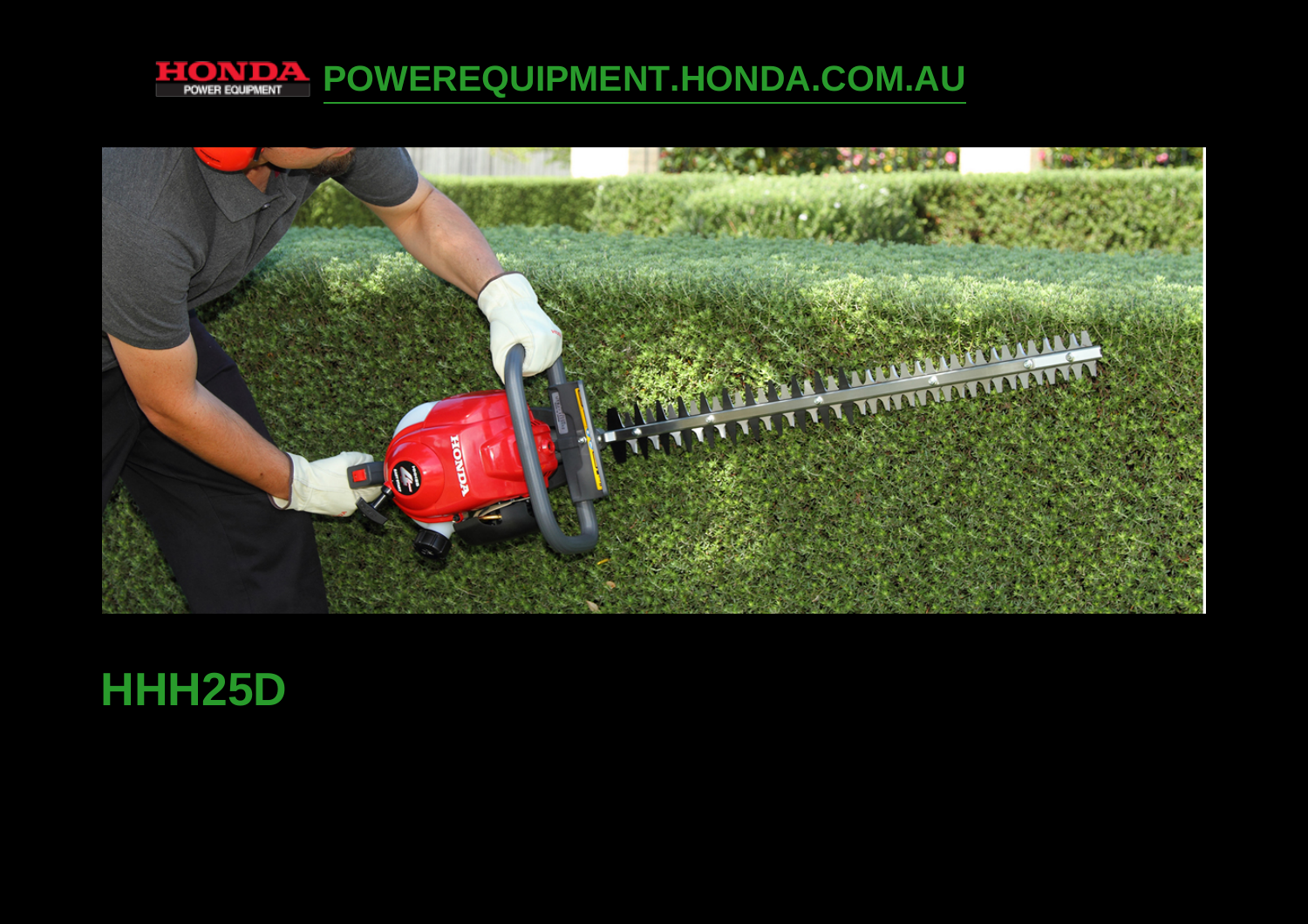Honda's famous engineering delivers the world's first 4-strokeHedgecutter, the most powerful and lightweight machine in its class.

# **INTRODUCTION**

#### **QUIET EFFICIENCY**

With its ultra-quiet GX25 mini 4-stroke engine providing effortless power, the HHH25D Hedgetrimmer is the perfect tool for keeping your garden - orthat of your clients - neat and tidy.

A unique 4-way Anti Vibration Handle reduces vibration while the ergonomical 3-way Rotational Rear Handle ensures precise trimming and usercomfort every time.

Unlike its 2-stroke rivals the HHH25D Hedgecutter - just like all Honda Power Equipment products - runs on regular unleaded fuel so you'll neverhave to mix oil and petrol again. Your wallet will thank you and so will the environment.

## **PERFORMANCE AND PRECISION**

The HHH25D features a lightweight design (just 6.6kg dry weight) and a unique inclinable 4-Stroke engine that allows you to use it - and store it - at any angle.

Precision trimming is easy with the use of the Hedgecutter's four-way handles, and added comfort is ensured with Honda's anti-vibrationtechnologies included.

Of course, you'll be craving the power that Honda is known for. In the HHH25D, this power is supplied via a highly responsive accelerator pump.

## **SIZE AND POWER**

After you experience the ease of starting the Hedgecutter courtesy of Honda's famous one-pull easy-start system, you will feel empowered - evenon the biggest jobs - by the double-sided, 720mm-long cutting blade.

Despite this unbridled power, safety is never compromised at Honda and the HHH25D is no exception. A two-motion throttle trigger ensures theblades wait until you're ready, and safety is further improved with a double-sided blade guard.

# **WARRANTY**